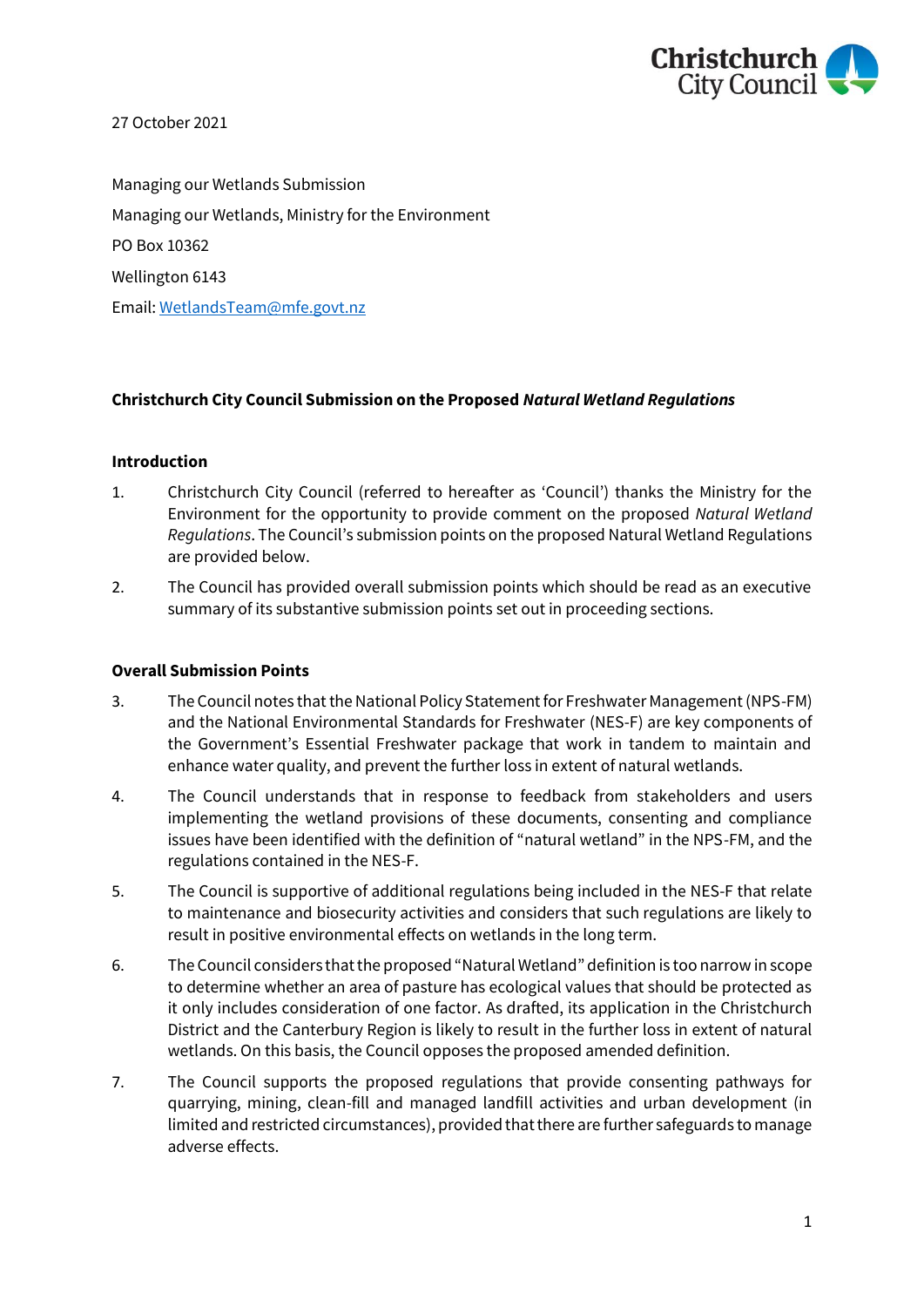- 8. The Council seeks that safeguards include a tiered approach to activity statuses for the activities depending on whether they are located within 100 metres of, or within, a natural wetland, and excluding biodiversity compensation as part of the "effects management hierarchy" contained in the NPS-FM.
- 9. The Council also considers that the consenting pathway for mining should only be for projects that are of national significance as set out in the discussion document to further limit the occurrence of these activities within close proximity to, or within, natural wetlands. The Council also notes that the activities may also need to be subject to further safeguards to mitigate against other effects (e.g. carbon emissions).
- 10. While not subject to amendment through the proposal, the Council also seeks amendments to the regulations that apply to "specified infrastructure" as defined in the NPS-FM. The amendments seek a more enabling consenting pathway where specified infrastructure is proposed to be constructed in highly modified and/or degraded natural wetlands.
- 11. The Council is aware that Te Rūnanga o Ngāi Tahu are also making a submission on the "Managing our Wetlands" proposal. While there are some differences in view on some components of the proposal, the Council is committed to continuing to work with Te Rūnanga o Ngāi Tahu and mana whenua on a regionalised and local basis when the final proposal is released by the Ministry to protect natural wetlands.
- 12. For any clarification on points within this submission, please contact Craig Davison, [\(Craig.Davison@ccc.govt.nz\)](mailto:Craig.Davison@ccc.govt.nz).

Yours sincerely,

finishetere

Hon Lianne Dalziel **Mayor of Christchurch**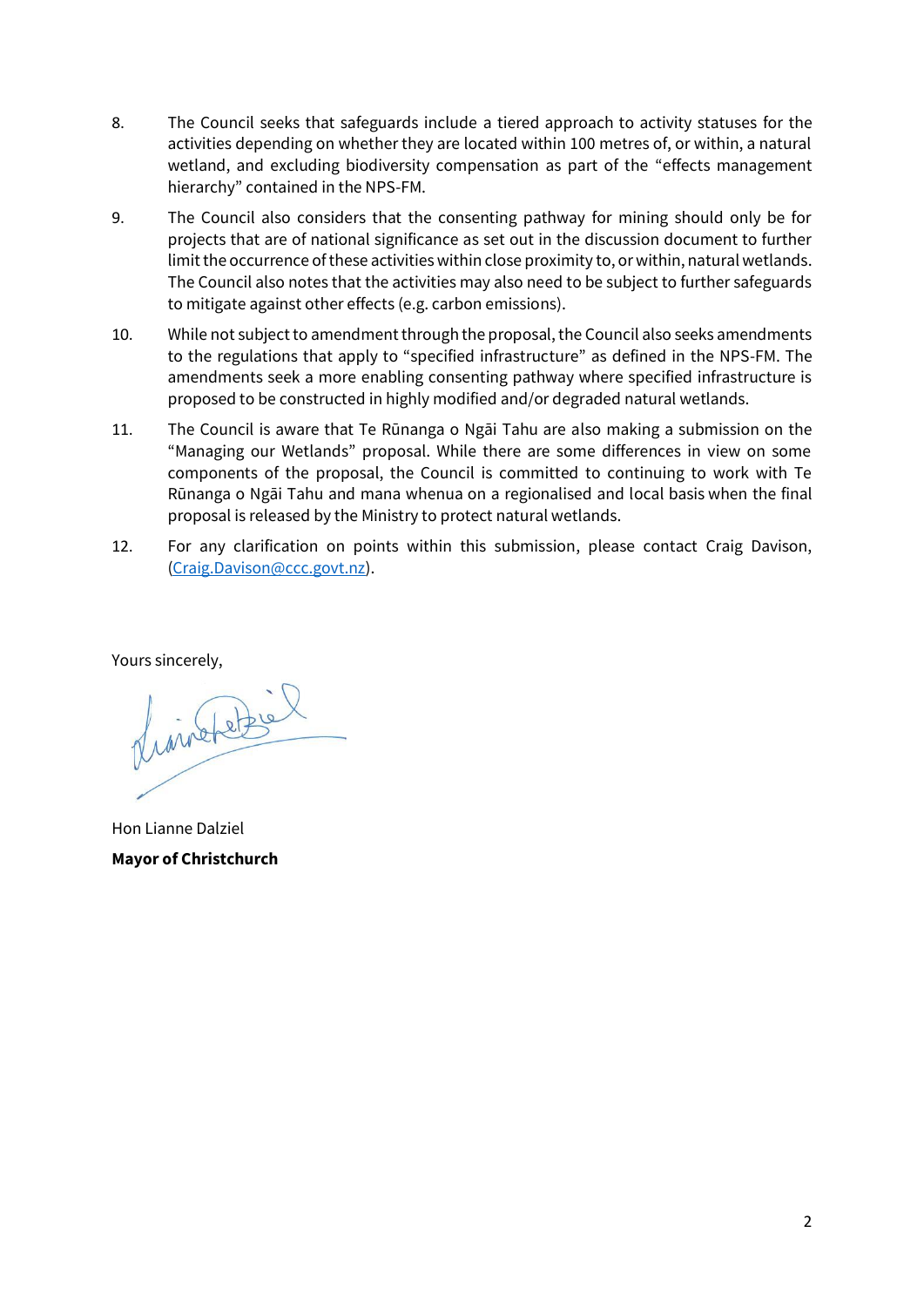### **Substantive Submission Points**

#### **Wetland Definition**

- 13. Defining "natural wetlands" is problematic when their protection relates largely to remnant wetland values that are often vastly different to 'original' natural systems. A definition that is too narrow can easily lead to perverse outcomes, including further loss in the extent of wetlands, loss of significant biodiversity values and degradation of water quality. Almost all ecologically significant wetlands remaining throughout the Christchurch District, and the low-land Canterbury Region, are highly modified due to human settlement, and typically support high proportions of exotic 'pasture' species that can often comprise greater than 50 percent of the wetlands cover (e.g. Travis Wetland and Te Waihora). Therefore, under the proposed definition, these wetlands would not be subject to the regulations in the NES-F, and would render most remaining wetlands, or large parts thereof, vulnerable to further loss.
- 14. The proposed definition does not take account of local context nor the full extent of ecological values that may be present, and places too much reliance on the presence of exotic species as a determinant for whether an area is a "natural wetland" or not. Further, many wetland bird species (e.g., Pukeko, Paradise Shelduck, Pied Stilt, Spur-wing Plover, and the South Island Pied Oystercatcher) utilise lowland wet pastures and ephemeral ponding areas, some at crucial stages of their life cycles, such as in the breeding season, as habitat. Most, if not all, of these habitats in the eastern South Island would comprise cover with greater than 50 percent of exotic species. Excluding these areas from the definition of "natural wetland" and therefore the application of the regulations contained in the NES-F, would render many significant habitats, or large parts thereof, vulnerable to further loss except where otherwise identified as a significant natural area.
- 15. On this basis, the Council opposes the proposed natural wetland definition.
- 16. The Council considers that there are many factors that should be considered when determining whether or not an area of pasture is a wetland ecosystem (e.g. vegetation type, species present, ecological context, hydrology, and topography aspects). Ideally, any definition should be sufficiently broad to include consideration of these factors, and recognise that many natural wetlands are highly modified. It is important to note that proper consideration of such factors requires an expert ecological assessment, meaning that their inclusion in a definition that serves a purpose of determining whether the regulations in the NES-F apply to an area of pasture is not possible without the safeguard of a resource consent that requires such an assessment to be undertaken.
- 17. Given the limitations associated with a definition, the Council seeks that the Ministry incorporate other mechanisms into the NES-F that assist landowners to determine whether areas of pasture have significant ecological values that should be protected, and therefore, whether the regulations in the NES-F apply.

#### **Restoration, Maintenance and Biosecurity Activities**

18. The Council supports additional regulations being included in the NES-F that permit maintenance and biosecurity activities alongside those already permitted as restoration activities, where such activities benefit the ecological health of wetlands. The current regulations that require resource consent to undertake maintenance activities is a significant disincentive to organisations (including Councils), groups and individuals who wish to retain, restore and manage the country's remaining natural wetlands.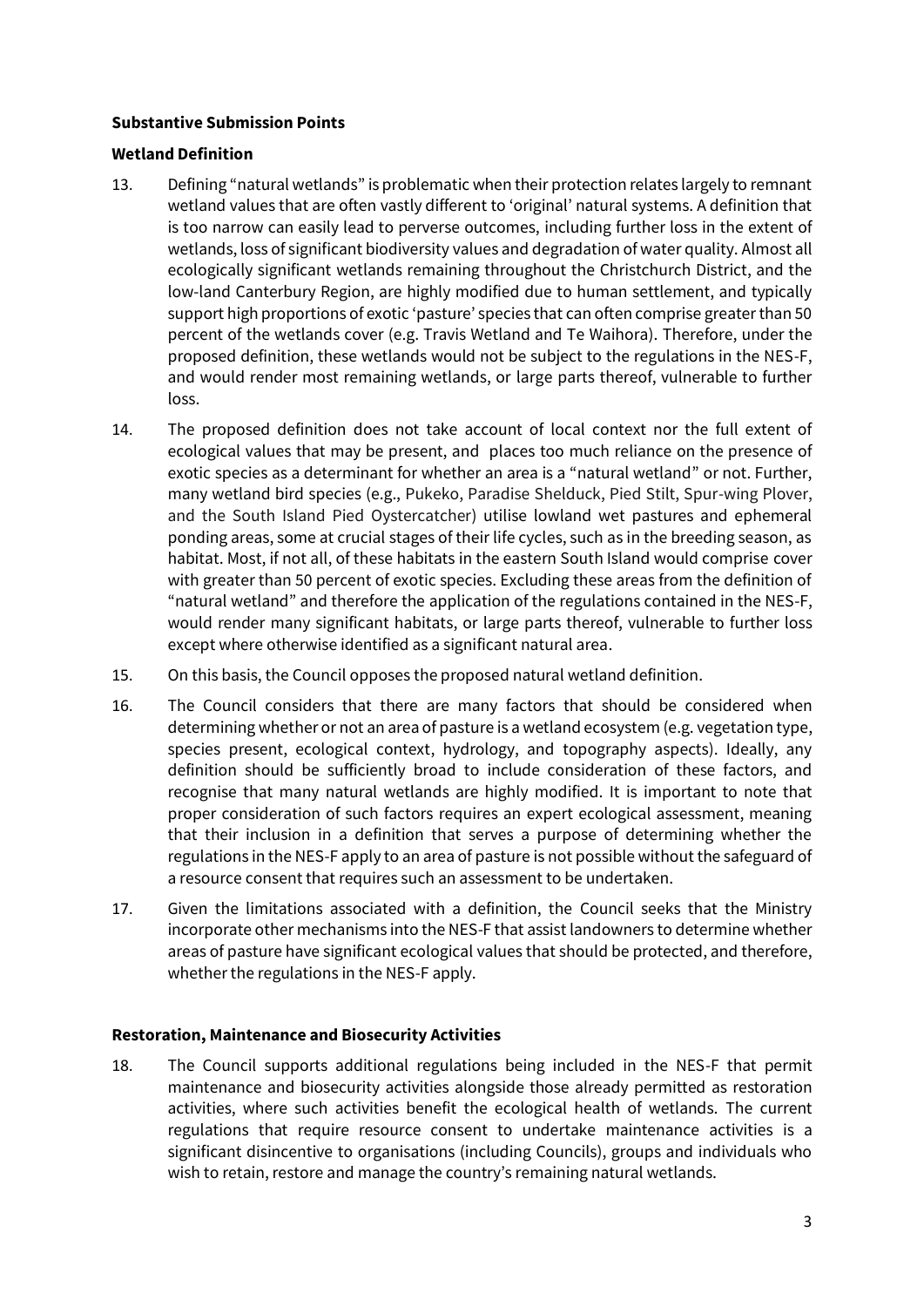19. The Council acknowledges that minor short-term adverse effects may need to be accepted to achieve a positive net effect on wetlands through restoration and maintenance activities (e.g. weed clearance that may expose bare ground and lead to sediment entering the waterway). Accordingly, it supports such activities only being permitted where they are undertaken in accordance with a council approved wetland management strategy.

## **Additional Consenting Pathways**

- 20. The Council here provides individual submission points on the proposed activity specific regulations for quarrying, mining, clean-fill and landfill activities, and urban development, which are outlined below. Accompanying these submission points, the Council also provides comments on the proposed gateway tests and activity statuses.
- 21. While not subject to amendments through this proposal, the Council has also proposed amendments to the "effects management hierarchy" that these activities would be subject to in order to better protect and maintain natural wetlands.

## Gateway Tests

22. The Council supports the existing "gateway tests" as set out in the NPS-FM applying to the new activities that consent pathways are proposed for. With regard to urban development, the Council considers that the gateway test should be amended to provide for circumstances where the urban growth is of significant benefit to a district, rather than it being limited to circumstances of national or regional benefit.

#### Activity Statuses

**.** 

23. The Council acknowledges that the proposed discretionary activity statuses will enable full consideration of adverse effects. However, the magnitude of adverse effects may differ based on the scale or type of activity and its distance from, or whether it is within, a natural wetland. On this basis, the Council seeks that where these activities are located within 100 metres of a natural wetland, discretionary activity status applies, and where they are located within a natural wetland, non-complying activity status applies.

# Effects Management Hierarchy

24. The Council seeks that the effects management hierarchy for quarrying, mining, clean-fill and landfill activities, and urban development, does not provide for aquatic compensation to occur, especially when the activity may be located within, or within close proximity to, relatively intact wetlands, as these types of wetland are almost impossible to recreate or replace through biodiversity compensation. It is extremely difficult to re-establish a wetland in a new location with all the ecological species and natural associations present in a natural biological system once loss has occurred. Without this amendment, the Council considers that the proposal may be in conflict with Policy  $6<sup>1</sup>$  of the NPS-FM.

 $1$  There is no further loss of extent of natural inland wetlands, their values are protected, and their restoration is promoted.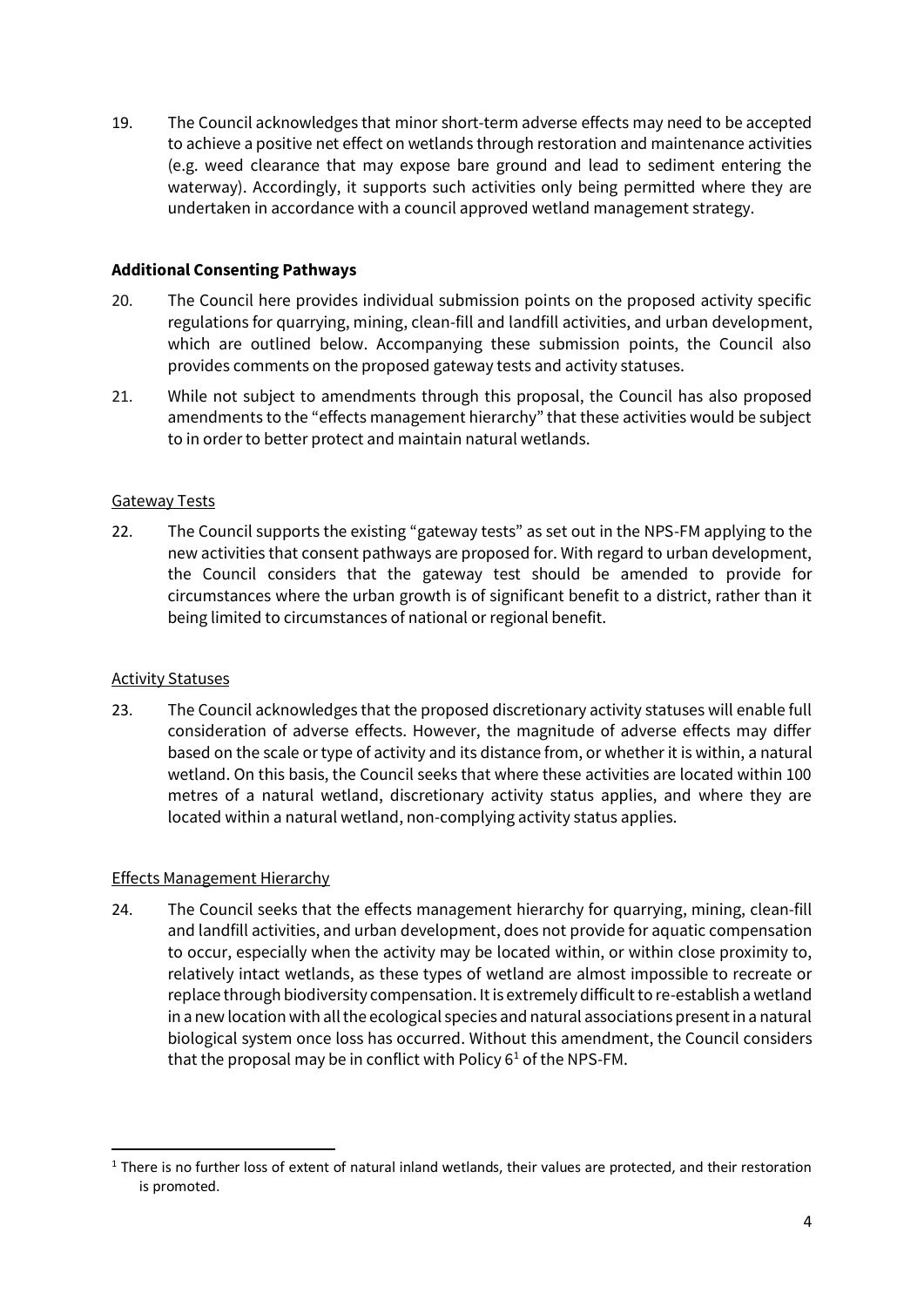25. The specific changes sought to the effects management hierarchy for quarrying, mining, clean-fill and landfill activities, and urban development is set out as follows (additions are **bolded** and deletions are struck through):

*Effects management hierarchy, in relation to natural inland wetlands and rivers, means an approach to managing the adverse effects of an activity on the extent or values of a wetland or river (including cumulative effects and loss of potential value) that requires that:*

- *a. adverse effects are avoided where practicable; and*
- *b. where adverse effects cannot be avoided, they are minimised where practicable; and*
- *c. where adverse effects cannot be minimised, they are remedied where practicable; and*
- *d. where more than minor residual adverse effects cannot be avoided, minimised, or remedied, aquatic offsetting is provided where possible; and*
- *e. if aquatic offsetting of more than minor residual adverse effects is not possible after all practicable avoidance, minimisation and remediation measures have been sequentially applied, the activity itself is avoided. aquatic compensation is provided; and*
- f. *if aquatic compensation is not appropriate, the activity itself is avoided*

## Quarrying, Mining, Clean-fill and Managed Landfill Activities

- 26. The Council supports consenting pathways being included in the NES-F for quarrying, mining, and clean-fill and managed landfill activities, provided that the amendments sought relating to activity statuses and the effects management hierarchy above are incorporated. It is acknowledged that the primary responsibility relating to water quality and the NES-F rests with regional councils. However, the Council's District Plan also includes rules to manage these activities either in their entirety (e.g. quarrying and landfill activities), or parts thereof (e.g. earthworks). The Council supports these consenting pathways in so far as it assists the Council achieve the integrated management of the use of land and associated natural and physical resources as set out in Section 31 of the RMA.
- 27. With regard to the consenting pathway for mining, the Council seeks that these activities should be further restricted by being limited to projects that are of national significance as set out in the discussion document.
- 28. The Council acknowledges the proposed shift from the status quo (a non-complying or prohibited activity to a proposed discretionary activity) for these activities represents a significant shift in the regulatory regime. However, the Council considers that where a prohibited activity status applies, this may be too restrictive as a resource consent is unable to be applied for, and its use needs to be underpinned by an evidential basis justifying its necessity. Prohibited activities should only be used in circumstances where it can be concluded that the activity in question should not be contemplated or occur under any circumstances. Such a strict test should be accompanied by consideration of local context to determine whether its use is warranted and can be justified. The Council notes that regional councils have the ability to consider the use of a prohibited activity status in their plans for these activities under Regulation  $6<sup>2</sup>$  at their discretion.

-

<sup>&</sup>lt;sup>2</sup> Relationship between regulations and plan rules and resource consents.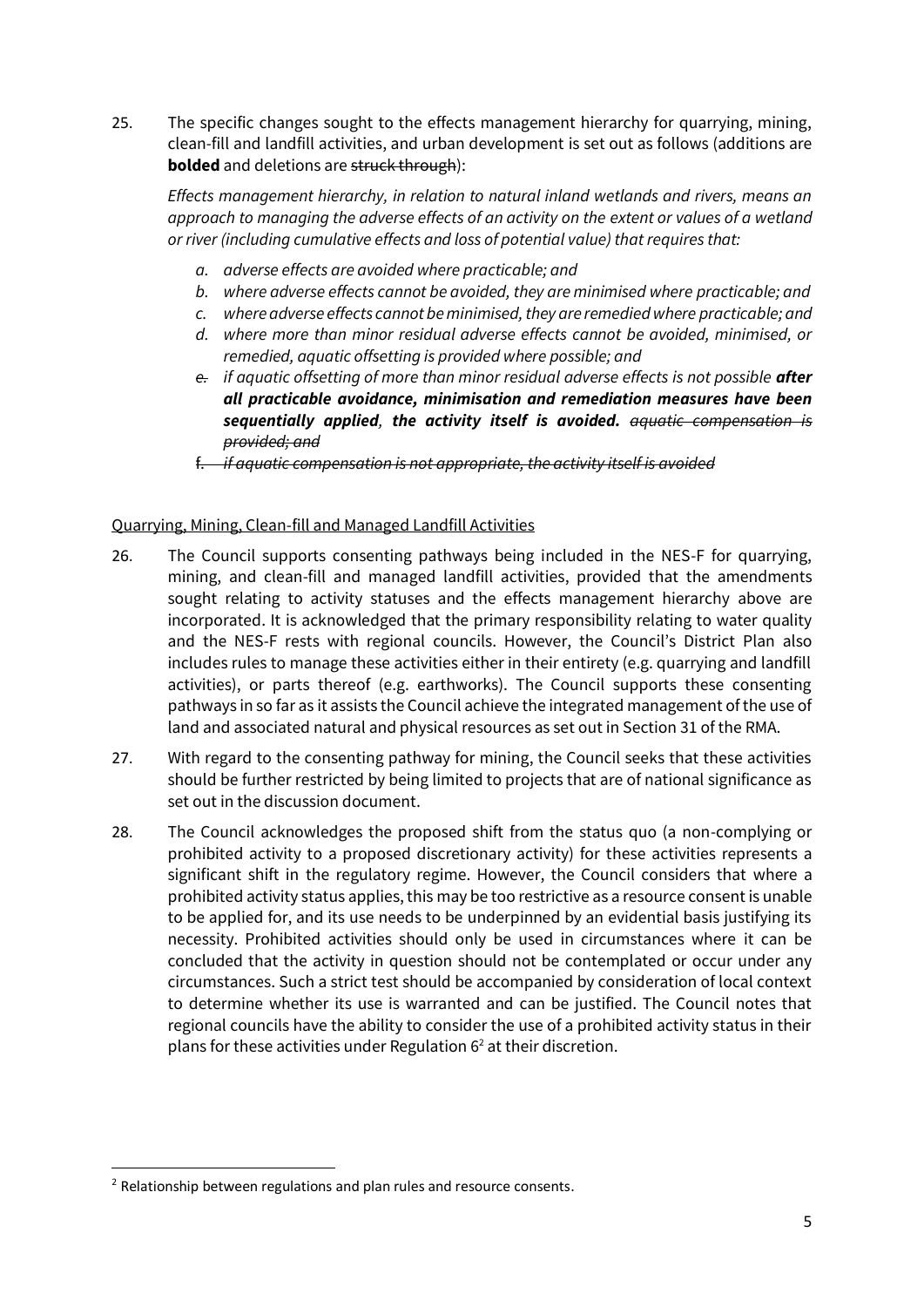#### Urban Development

- 29. The Council supports the proposal for the NES-F to include a consenting pathway for urban development where it has been "plan enabled" in a District Plan in giving effect to the National Policy Statement for Urban Development (NPS-UD). The Council notes that the supporting documentation for the proposal indicates that a consenting pathway is required for areas identified in a District Plan as the current NES-F only includes a pathway for urban development where it is listed in a regional plan as "specified infrastructure". The Council does not consider that urban development would be "specified infrastructure" as it is currently defined, meaning further consideration may need to be given to this component of the NPS-FM at a later date by the Ministry, unless it is incorporated into the proposed changes.
- 30. Irrespective of this, the inclusion of additional regulations in the NES-F for "plan enabled" urban development will assist territorial authorities in meeting their obligations under the NPS-UD, particularly as plan changes to give effect to that NPS are required to be publicly notified by 20 August 2022. The Council notes that in supporting this component of the revised regulations, there are safeguards included in the NPS-UD that apply to regional and territorial authorities where wetlands can be protected from the effects of urban growth as "qualifying matters".

## **Specified Infrastructure**

- 31. While not subject to amendments through this proposal, the Council seeks amendments to the regulations that apply to "specified infrastructure". More specifically, stormwater infrastructure where it is located within close proximity of, or within, a natural wetland, to provide a more enabling consenting pathway in circumstances where the natural wetland is highly modified and/or degraded.
- 32. Under Regulation 45, the construction of specified infrastructure (which by way of definition includes stormwater treatment facilities) is a discretionary activity. The council considers that this activity status for stormwater infrastructure is too restrictive in circumstances where wetlands are highly modified and/or degraded, and the stormwater infrastructure may improve environmental outcomes of a wetland relative to its current state.
- 33. The Council considers that the construction of stormwater infrastructure within, or within close proximity, to a natural wetland should be provided for as a restricted discretionary activity in the regulations.
- 34. The specific relief sought in relation to the NES-F regulations set out as follows:

# **New Regulation 44A – Construction of stormwater infrastructure**

#### **Restricted discretionary activities:**

- **1. Vegetation clearance within, or within a 10 m setback from, a natural wetland is a restricted discretionary activity if it is for the purpose of constructing stormwater infrastructure.**
- **2. Earthworks or land disturbance within, or within a 10 m setback from, a natural wetland is a restricted discretionary activity if it is for the purpose of constructing stormwaterinfrastructure.**
- **3. Earthworks or land disturbance outside a 10 m, but within a 100 m, setback from a natural wetland is a restricted discretionary activity if it—**